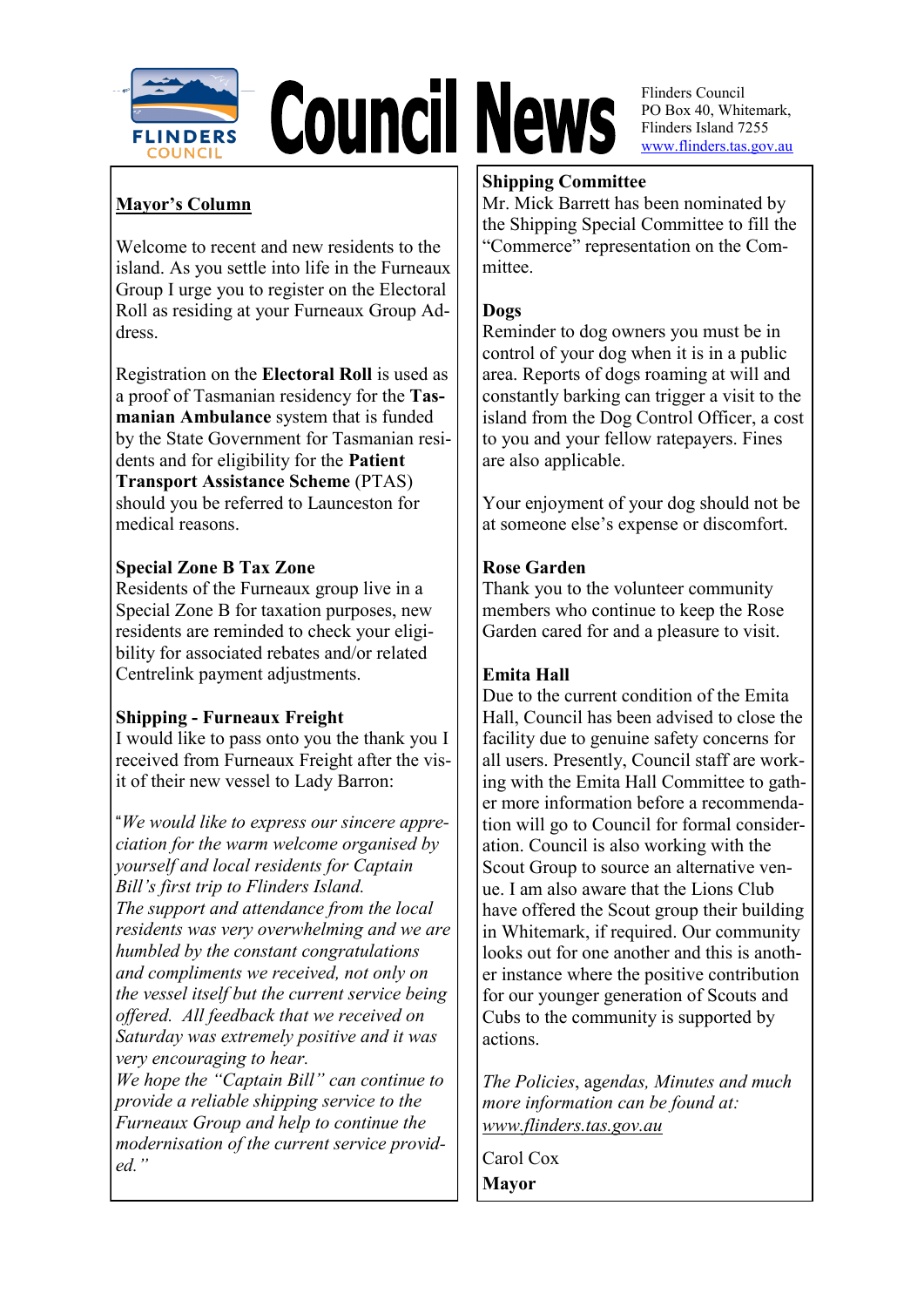

**Council News** 

Flinders Council PO Box 40, Whitemark Flinders Island 7255 www.flinders.tas.gov.au

# **Flinders Island Community Services Mini-Hub**

The Tasmanian Government is currently exploring the possibility of creating a Community Services Hub on Flinders Island as part of an approach to integrated services that's working well in other Tasmania communities. As well as centralising government services into the one area, Hubs are intended as a community 'place' with flexible spaces and shared facilities for use by visiting government and nongovernment organisations and community groups. This could include provision of tourism information; meeting rooms for use by visiting services, training providers and community groups; and teleconference facilities. The Government's Project Team visited the island in February to get to know our community better and the government services that are currently delivered, and again in May to undertake a strategic site analysis. The information gathered during the Project Team's visits will be used to make a decision in the future about the feasibility of the concept. This could result in an exciting opportunity for Flinders Island to improve the delivery of Government services and provide much needed extra space for community use.

Council will continue to work actively with the State Government on this project and keep the community informed of progress.

> **Whitemark Tip**  Opening Hours

MON, FRI & SUN 1.30PM- 4.30PM WED 8.30AM– 11.30AM



CLOSED PUBLIC HOLIDAYS

# **FLINDERS COUNCIL**

# **ORDINARY COUNCIL MEETING**

Notice is hereby given that the next Ordinary Meeting of Flinders Council will be held at the Flinders Art and Entertainment Centre, Whitemark, Flinders Island on:

# **Thursday 20th June 2013, commencing at 1pm**

The Agenda will be available for perusal on our Council Website [www.flinders.tas.gov.au](http://www.flinders.tas.gov.au) or at the Council Office as from Friday 14<sup>th</sup> June 2013.

Public Question Time will be held between 1.00pm – 1.30pm

Members of the public are invited to attend.

Raoul Harper **GENERAL MANAGER**

#### **MARSHALL BAY TRACK**

Works will begin on the Marshall Bay track on Tues  $11<sup>th</sup>$  June. This will entail some minor realignment, widening and re-forming of the track to enhance user safety. The gate at the entrance from Palana Rd will

be shut and locked during machinery work periods to ensure the safety of all concerned.

#### **WHITEMARK REFUSE SITE**

A 6 metre container has been placed near the general rubbish area for the collection of all glass bottles/containers and is signed accordingly. Could all users please note that this is for glass only and cardboard boxes should still go with the general rubbish for the time being.